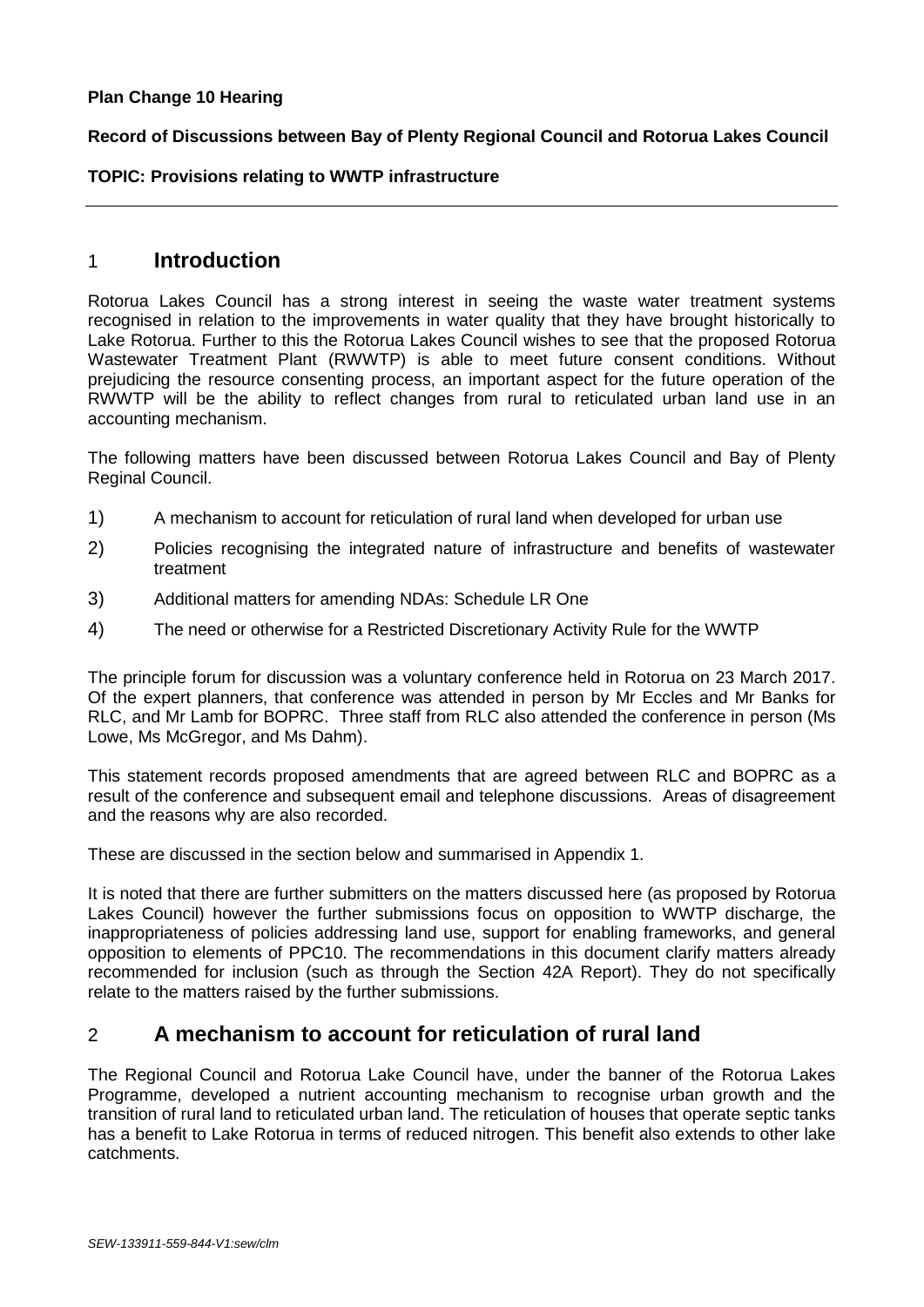The addition of extra load to the sewerage system places pressure on the consent limit (current or future) for the WWTP. To recognise the benefit and to acknowledge the urban growth pressures facing Rotorua the accounting mechanism noted above was developed.

This provides an opportunity for any future WWTP consent limit to potentially be based on allowing increased loads but on the basis of there being no net increase in the total load of nitrogen to the Lake. Staff of both councils have agreed that the accounting mechanism that has been developed would be better suited to a Memorandum of Understanding between the partners under the Rotorua Te Arawa Lakes Programme. This will be progressed through to approval by Rotorua Te Arawa Lakes Strategy Group (who already considered the accounting mechanism at their meeting of 10 March 2017). Consideration was given to adding, for example, an advice note with the name of the MOU if it is completed and signed before decisions on PPC10 are made.

Rotorua Lakes Council sought the addition of the detail of this accounting mechanism into PPC10 (see Appendix to the Evidence in Chief of Mr Eccles). This was not supported by the Regional Council as in their view the detail is likely to have the effect of locking in numbers that may not be appropriate. The Regional Council recommended through Ms Burton's rebuttal evidence that an addition to Method LR M5 may be appropriate. This provision read:

### *LR M5 Regional Council will:*

*(g) Develop within the Rotorua Te Arawa Lakes Programme an accounting methodology for the shift in nitrogen losses between rural and urban land uses (including for the purposes of recognising changes to waste water discharge loads).*

Following discussion between Rotorua Lakes Council and the Regional Council some key 'bottom lines" were recognised in terms of how the accounting mechanism could be recognised in Plan Change 10 as follows:

- (i) An accounting mechanism has been agreed between the Councils; and
- (ii) Its existence needs to be clearly referenced in the Plan Change so that it is not "lost" over time; and
- (iii) The mechanism needs to be implemented.

It was further agreed that the method LR M5 could be made more positive in relation to the developed state of the accounting methodology and that text could be added to provide more certainty to the community about the accounting mechanism. This recommended text does not alter the intention of Ms Burton's recommended approach.

Recommended text:

### *LR M5 Regional Council will:*

- *(g) Implement the accounting methodology agreed by the Rotorua Te Arawa Lakes Programme for the shift in nitrogen losses between rural and urban land uses (including for the purposes of recognising changes to waste water discharge loads). The accounting methodology recognises that:*
	- *2001-04 is the baseline for accounting purposes*
	- *Reticulation should not result in a net increase in nitrogen discharge to Lake Rotorua*
	- *Land use change (subdivision) requires a nitrogen allocation*
	- *Offsets within the groundwater catchment may provide opportunities for the reticulation of out-of-catchment communities, or urban infrastructure development.*

Mr Eccles and Mr Banks believe that for clarity and certainty the method also needs to make more specific reference to the title of the document that records the agreed accounting methodology. Mr Lamb does not believe this is necessary as the respective organisations that will implement the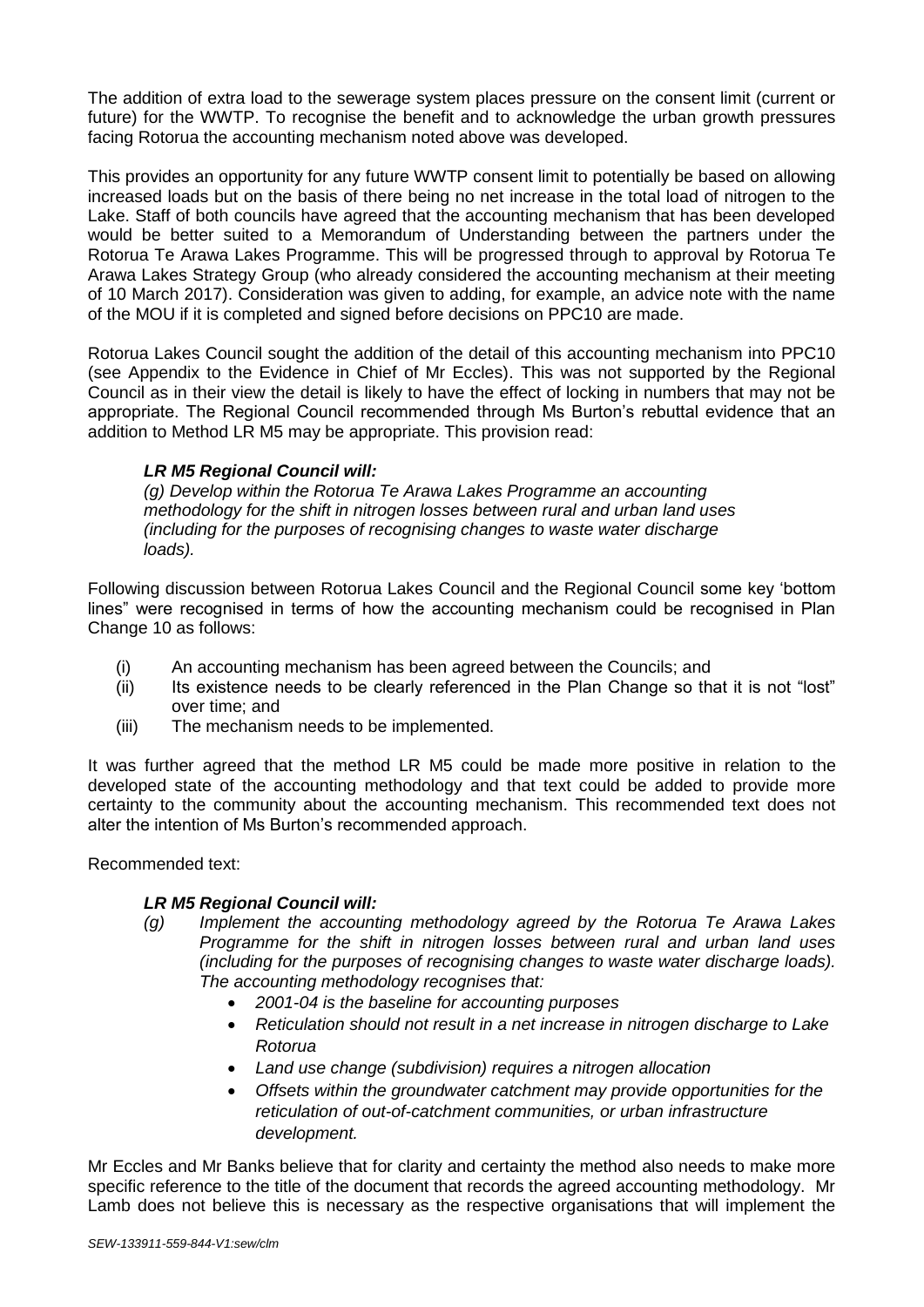methodology, and thus have principle interest in the method, are well aware of where the methodology is recorded. Further to this, the mechanism as a MOU has not yet been adopted by RTALSG and the document's title and date are not yet available.

# 3 **Policies recognising the integrated nature of infrastructure**

Rotorua Lakes Council sought the addition of policies that highlighted the place of community infrastructure – specifically the RWWTP in contributing to Lake Rotorua's water quality. This was accepted in part in the Section 42 Report (page 55) and two policies were recommended for addition.

Rotorua Lakes Council sought an additional, more specific policy to recognise the benefits of wastewater reticulation and treatment to all the Rotorua Lakes, and to the health and wellbeing of the community. The Regional Council's view is that this steps away from the purpose of PPC10. See also paragraph 182 of the Section 42A Report.

The two policies recommended under the Section 42A Report were:

*LRP18 Acknowledge the 435tN/yr sustainable load for Lake Rotorua provides for nitrogen losses from all sectors located within the Lake Rotorua groundwater catchment and provide for the shift of losses between these sectors to reflect land use change resulting from urban growth*

*LRP19 Acknowledge the increased demand on infrastructure located within the Lake Rotorua Groundwater Catchment resulting from future potential land use change.*

Following discussion between Rotorua Lakes Council and the Regional Council it was **agreed** that the two recommended policies could be re-worded slightly (swapping material between the two policies and making some additions) to address Rotorua Lakes Council's concerns to a greater degree.

The two amended policies as now recommended are:

*LRP18 Acknowledge the 435tN/yr sustainable load for Lake Rotorua provides for nitrogen losses from all sectors located within the Lake Rotorua groundwater catchment including urban and waste water discharges.* 

*LRP19 Acknowledge the increased demand on infrastructure located within the Lake Rotorua Groundwater Catchment resulting from land use change resulting from urban growth (and the consequential shift of losses between sectors) and reticulation of communities outside the Lake Rotorua Groundwater Catchment.*

This does not however extend as far as Rotorua Lakes Council's desire to see a specific policy relating to the benefits of the RWWTP: "*Acknowledge the benefits of municipal wastewater reticulation and treatment to the overall water quality of the Rotorua lakes, and to the health and wellbeing of the community*".

Mr Eccles and Mr Banks remain of the view that the above policy is necessary and appropriate. In their view it is consistent with equivalent policy recognition of municipal water extraction infrastructure provided in Proposed Plan Change 9 to the Bay of Plenty Regional Water and Land Plan (RWLP), reflects the status of the WWTP as regionally significant infrastructure, and acknowledges the WWTP as a constituent part of the environment that contributes nitrogen discharges to Lake Rotorua. Mr Lamb's view is that, as noted above, this steps away from the purpose of PPC10.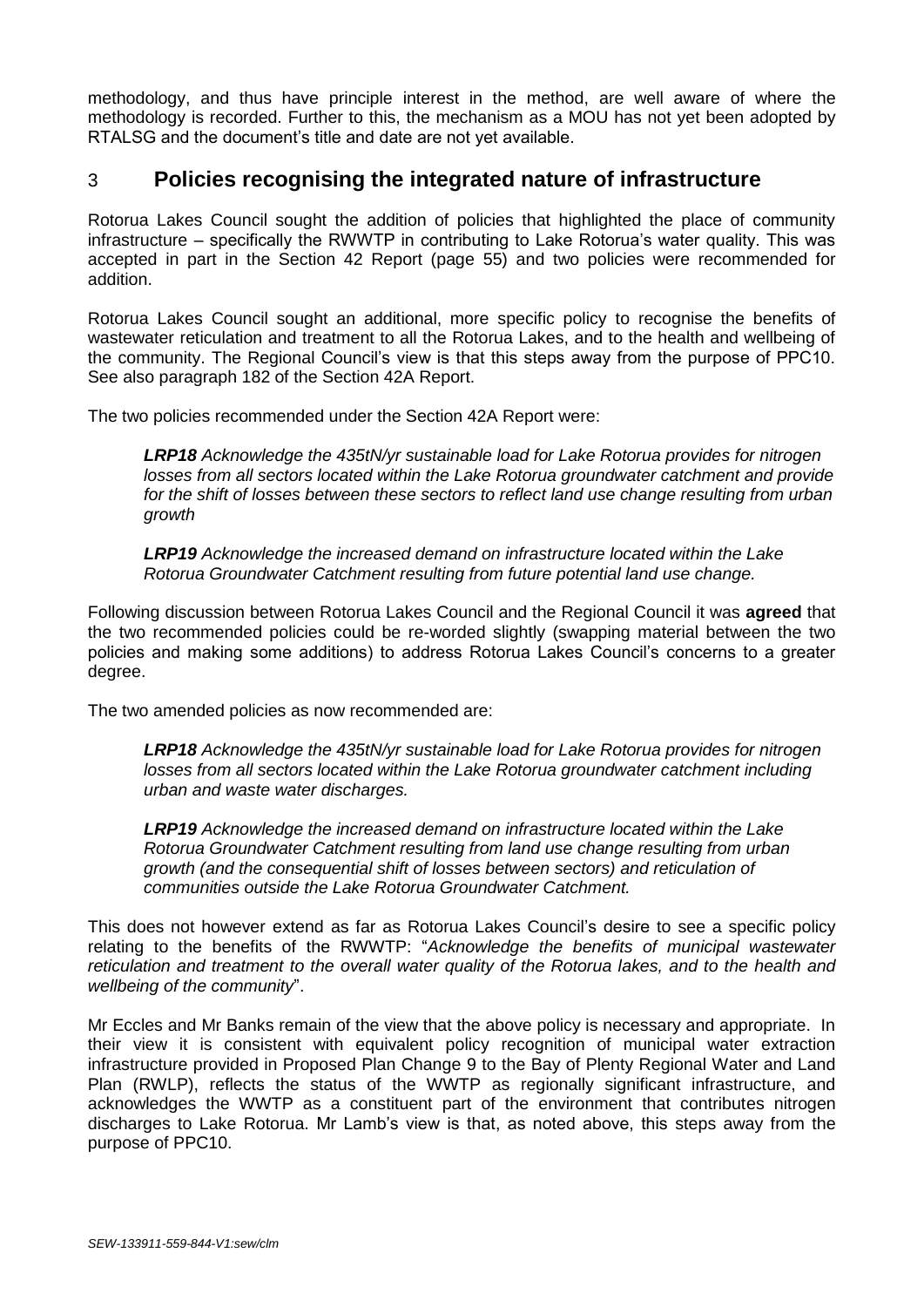# 4 **Additional matters for amending NDAs: Schedule LR One**

Schedule LR One, section E contains a number of matters about amending nitrogen discharge allocations (NDA). An additional matter was recommended for inclusion (submission point 33-10). however a further point raised by Rotorua Lakes Council was inadvertently overlooked.

Following discussion between Rotorua Lakes Council and the Regional Council it was **agreed** that this additional bullet point should be recommended for inclusion in Schedule LR One, section E as follows:

Recommended text:

 *The complete or partial sell down of the Nitrogen Discharge Allocation for a property may result in that property losing the ability to be subdivided in the future, unless the nitrogen deficit is addressed.*

The above text differs slightly from that proposed in Mr Eccles EIC page 17, but has the same effect ie to alert landowners to the implications for future subdivision of selling nitrogen discharge allowance

# 5 **Restricted Discretionary Activity Rule for WWTP**

Prior to PC10, an increased discharge of nitrogen or phosphorus arising from the upgrade of the Rotorua WWTP would be treated as a Restricted Discretionary Activity under Rule 11F (subject to meeting the relevant criteria) of the RWLP and a Discretionary Activity under Rule 37 (the overall discharge from a WWTP).

Consequential changes to the RWLP proposed by PC10 remove the word "Rotorua" from all Rule 11 A to F provisions - including the Rule 11F text, thereby excluding the Rotorua WWTP from consideration under that Rule.

The consequential changes mean that an application to increase the discharge of nitrogen or phosphorus from the Rotorua WWTP as part of the consent renewal and upgrade process would automatically have to be considered as a full discretionary activity under the "catch-all" Rule 37 of the RWLP.

Mr Eccles and Mr Banks hold the view that exclusion of any consenting associated with the Rotorua WWTP from initial consideration as a restricted discretionary activity is contrary to the recommended Policy LR P17 set out in the s42a Report, and does not reflect the value of RLC's ongoing significant investment in wastewater infrastructure, its essential importance to Rotorua's urban community and the benefit reticulation ultimately has on lake water quality. Accordingly, Mr Eccles and Mr Banks remain of the view that Rule LRR 14 as set out in Appendix 2 to the EIC of Mr Eccles is required.

Mr Lamb believes that it is appropriate that the amendment to Rule 11F remains, as any consenting related to the Rotorua WWTP would in any event be classified as a discretionary activity under the bundling principle. No waste water discharge application would be considered solely under Rule 11F. The "increase in nitrogen and phosphorus" would always be a subset of a Rule 37 Discretionary activity and therefore there is no reason to retain the application of Rule 11F. The proposed wording if accepted would also reduce Rule 11F's general application to only "Municipal Waste Water treatment Plant" discharges – leaving any other discharges to be assessed under Rule 37. Further guidance on managing contaminants in nutrient sensitive catchments for any consent application is also now provided by the RPS which has become operative subsequently to Rule 11.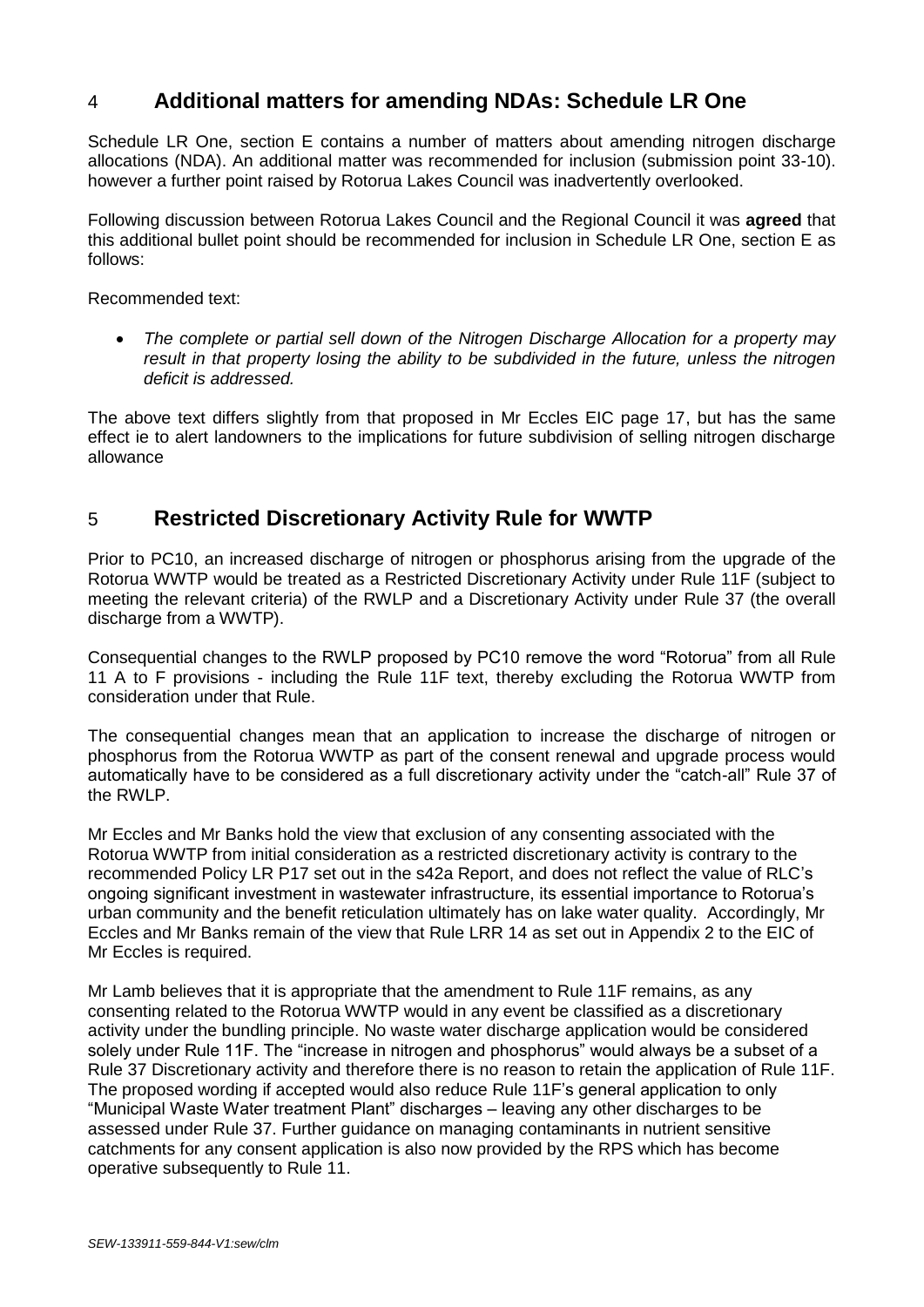# **Appendix 1: Recommended Amendments**

| <b>Current (Section 42A Report and Rebuttal</b><br>evidence)                                                                                                                                                                                                                                                                                                                                                                                                                               | <b>Recommended Amendments</b>                                                                                                                                                                                                                                                                                                                                                                                                                                                                                                                                                                                                                                                                                                                                                                                                                                                                                                                                                                                                     |
|--------------------------------------------------------------------------------------------------------------------------------------------------------------------------------------------------------------------------------------------------------------------------------------------------------------------------------------------------------------------------------------------------------------------------------------------------------------------------------------------|-----------------------------------------------------------------------------------------------------------------------------------------------------------------------------------------------------------------------------------------------------------------------------------------------------------------------------------------------------------------------------------------------------------------------------------------------------------------------------------------------------------------------------------------------------------------------------------------------------------------------------------------------------------------------------------------------------------------------------------------------------------------------------------------------------------------------------------------------------------------------------------------------------------------------------------------------------------------------------------------------------------------------------------|
| <b>LR M5 Regional Council will:</b><br>(g) Develop within the Rotorua Te Arawa<br>Lakes Programme an accounting<br>methodology for the shift in nitrogen losses<br>between rural and urban land uses<br>(including for the purposes of recognising<br>changes to waste water discharge<br>loads).                                                                                                                                                                                          | <b>Agreed by RLC and BOPRC:</b><br><b>LR M5 Regional Council will:</b><br>Implement the accounting methodology<br>$\left( q\right)$<br>agreed by the Rotorua Te Arawa Lakes<br>Programme for the shift in nitrogen losses<br>between rural and urban land uses (including<br>for the purposes of recognising changes to<br>waste<br>water<br>discharge<br>loads).<br>The<br>accounting methodology recognises that:<br>2001-04 is the baseline for accounting<br>purposes<br>Reticulation should not result in a net<br>increase in nitrogen discharge to Lake<br>Rotorua<br>Land use change (subdivision) requires a<br>nitrogen allocation<br>Offsets within the groundwater catchment<br>$\bullet$<br>may provide opportunities for reticulation<br>of out-of-catchment communities, or urban<br>infrastructure development.<br>Proposed by RLC - not agreed by BOPRC:<br>Reference in the above method to also<br>include specific reference to the title of the<br>document containing the agreed accounting<br>methodology. |
| LRP18 Acknowledge the 435tN/yr<br>sustainable load for Lake Rotorua provides<br>for nitrogen losses from all sectors located<br>within the Lake Rotorua groundwater<br>catchment and provide for the shift of losses<br>between these sectors to reflect land use<br>change resulting from urban growth<br><b>LRP19</b> Acknowledge the increased demand<br>on infrastructure located within the Lake<br>Rotorua Groundwater Catchment resulting<br>from future potential land use change. | <b>Agreed by RLC and BOPRC:</b><br><b>LRP18</b> Acknowledge the 435tN/yr sustainable<br>load for Lake Rotorua provides for nitrogen<br>losses from all sectors located within the Lake<br>Rotorua groundwater catchment including<br>urban and waste water discharges.<br><b>LRP19</b> Acknowledge the increased demand<br>on infrastructure located within the Lake<br>Rotorua Groundwater Catchment resulting<br>from land use change resulting from urban<br>growth (and the consequential shift of losses<br>between sectors) and reticulation of<br>communities outside the Lake Rotorua<br>Groundwater Catchment.<br>Proposed by RLC - not agreed by BOPRC:<br><b>LRP20</b> Acknowledge the benefits of municipal<br>wastewater reticulation and treatment to the<br>overall water quality of the Rotorua lakes, and<br>to the health and wellbeing of the community.                                                                                                                                                       |